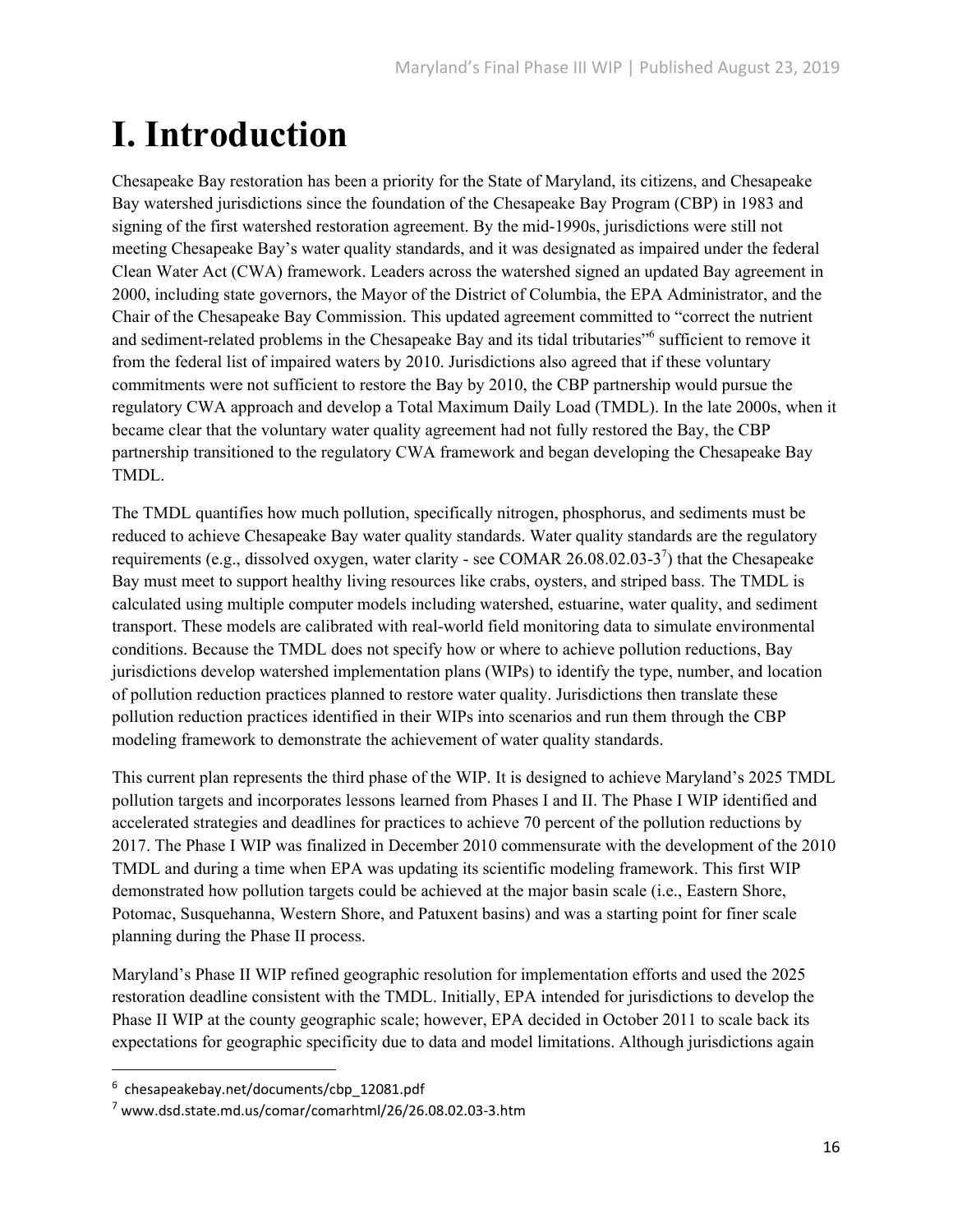used the major basin scale, most local partners provided the State information at a county scale as the basis of the basin scale plans. The State supported county analyses by assigning stormwater pollution reduction targets at a finer level than is available in EPA's Bay watershed model. This underlying county scale planning provided further assurance of implementation beyond that of the Phase I WIP because the county governments and soil conservation districts that conduct many of the implementation actions operate at the county scale.

After the Phase II WIP, the CBP partnership agreed to conduct a 2017 Midpoint Assessment (MPA) to evaluate jurisdictions' progress in achieving 60 percent of the necessary TMDL pollution reductions. Maryland exceeded the 60 percent MPA phosphorus and sediment goals in 2017 and was 36 percent of the way towards achieving the nitrogen targets. However, Maryland will exceed the 60 percent nitrogen goal when it completes upgrades at its 67 major WWTPs. As of January 2019, upgrades are complete at approximately 90 percent of these plants (59 of 67 complete), with five of the eight remaining plants anywhere from 88-98 percent complete, two still in planning or design, and work on one plant not yet started.

Additionally, the MPA provided an opportunity to incorporate improved science and monitoring results into the Chesapeake Bay modeling framework and update 2025 pollution reduction targets. The Phase 6 modeling suite established updated State-basin targets to ensure the jurisdictions WIP's attained water quality standards upon implementation. Table 2 provides nutrient targets for each of Maryland's five major basins; Appendix F describes the process for calculating these targets.

| <b>Major Basin</b>              | <b>Phase III WIP Target* (Million Ibs/yr)</b> |                   |
|---------------------------------|-----------------------------------------------|-------------------|
|                                 | <b>Nitrogen</b>                               | <b>Phosphorus</b> |
| Eastern Shore of Chesapeake Bay | 15.6                                          | 1.29              |
| <b>Patuxent River Basin</b>     | 3.1                                           | 0.30              |
| Potomac River Basin             | 15.8                                          | 1.09              |
| Susquehanna River Basin         | 1.6                                           | 0.05              |
| Western Shore of Chesapeake Bay | 9.6                                           | 0.95              |
| <b>Total</b>                    | 45.8                                          | 3.68              |

## *Table 2: Maryland's Phase III WIP nutrient pollution targets by major basin.*

**\***Phase III WIP reductions subject to change upon EPA review.

For the Phase I and II WIPs, Maryland used the allocation approach from the Chesapeake Bay TMDL to assign finer-scale goals for the Bay segment and county levels. Maryland based this methodology on applying a constant percent reduction, State-wide, to the hypothetically reducible load from each watershed. For the Phase III WIP, and in recognition that there are varying levels of pollution reduction